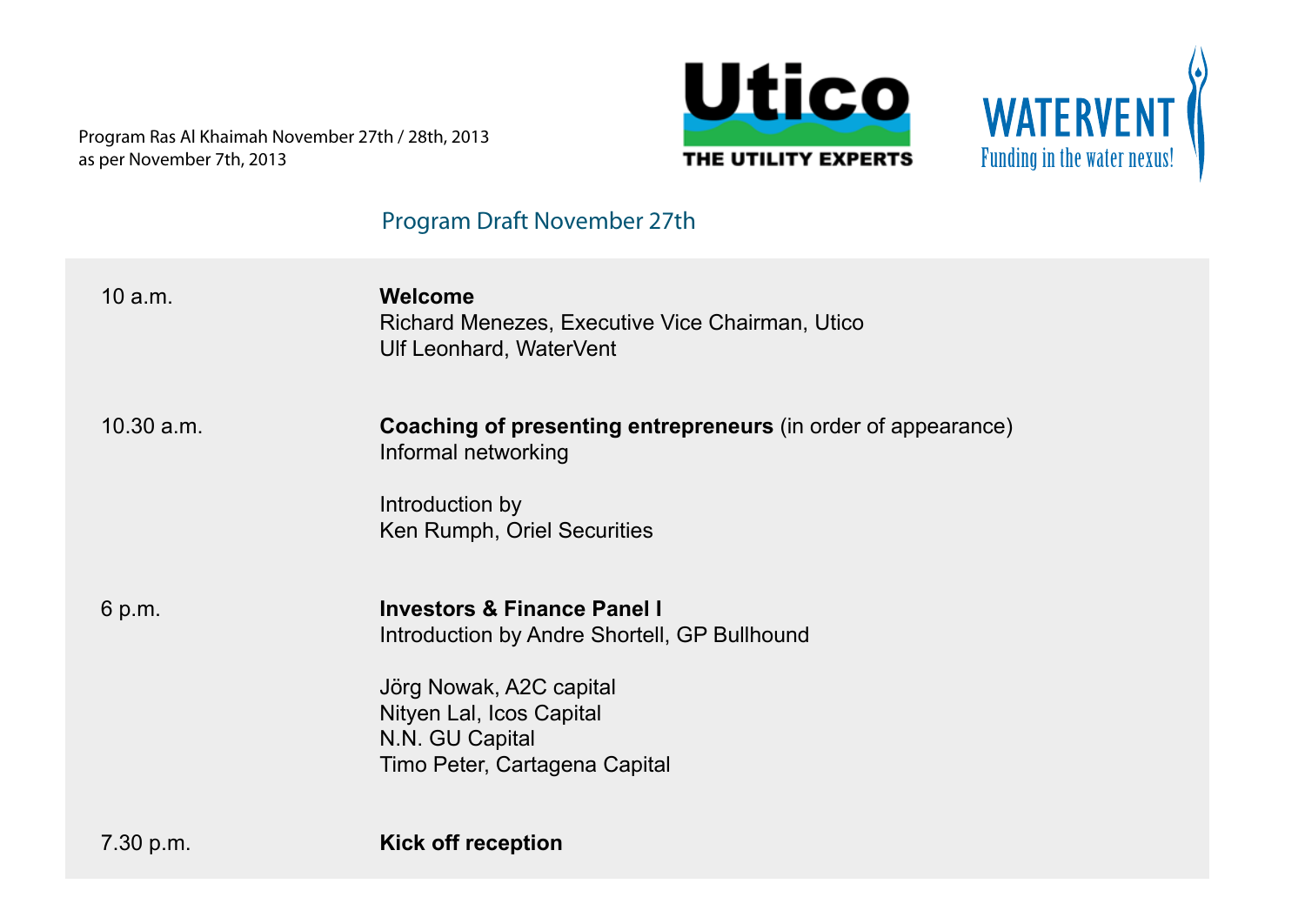



#### **Program Draft November 28th**

9.30 a.m. **Welcome** Richard Menezes, Executive Vice Chairman, Utico Ulf Leonhard, WaterVent 10.00 a.m. **Experts Panel I** Andre Shortell, GP Bullhound Timo Peter, Cartagena Capital Elena Christopoulos, Cleantech Expert Jörg Nowak, A2C capital Ulf Leonhard, WaterVent 10.40 a.m. **Companies Presentations I (10 minutes each)** Tidalsails (norway) Exergy Technologies Corporation (USA) Headworks (USA) Dutch Rainmakers (NL) NMQ S.A (Switzerland) Gozo Enterprises Ltd (Malta) Liquid of Life LLC (UAE) ATLAS water energy (Austria) Orange Industries BV (Netherlands) Tidal energy Water recovery and reuse Sewage and wastewater treatment Production of fresh water Drinking water treatment Hydroelectric power Water filtration products Water exploration Harvesting algae from surface waters, Sediments from the bottom of water bodies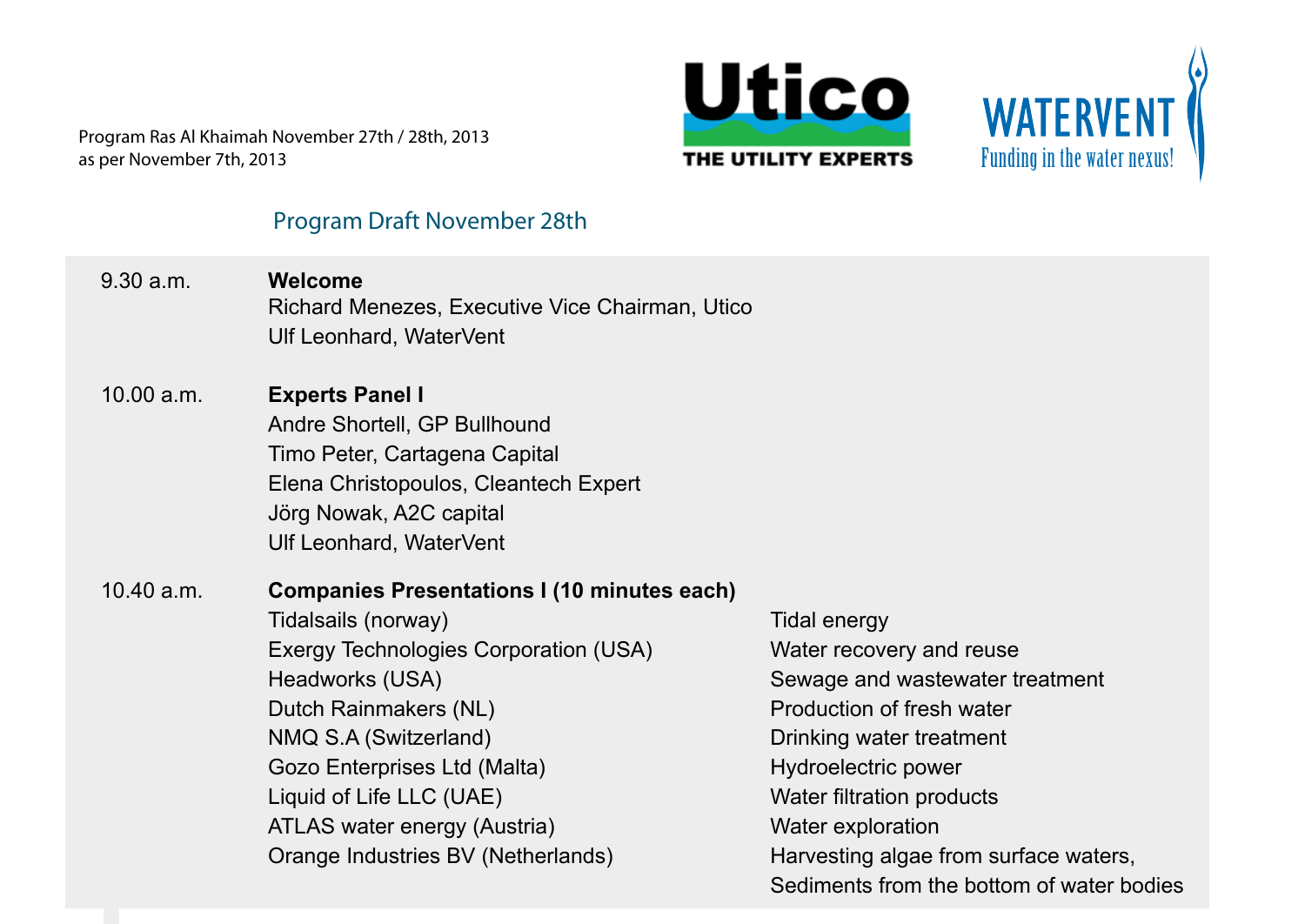



## **Program Draft November 28th**

12.30 a.m. Coffee Break

#### 1 p.m. **Companies Presentations II (double session - - 10 minutes each)**

 Chahtech SA (Tunisia) Life need Water Well Water (Ireland) Invesual (Saudi Arabia) Invenium Holdings Ltd (United Kingdom) TMW Technologies (France) Bright Spark BV (Netherlands) IMT. B.V (Netherlands) Triton Water AG (D) The Water Network (CH) OxyMem Limited (GB) Zion Homes (GB)

Irrigation Charity Africa Water delivery system Water purification Self-cleaning filtration device Wastewater recycling Water treatment systems Innovative membranes technologies Innovative water treatment Knowledge Network for global water professionals Wastewater aeration R&D - Sustainable Living

2 p.m. **Lunch Networking**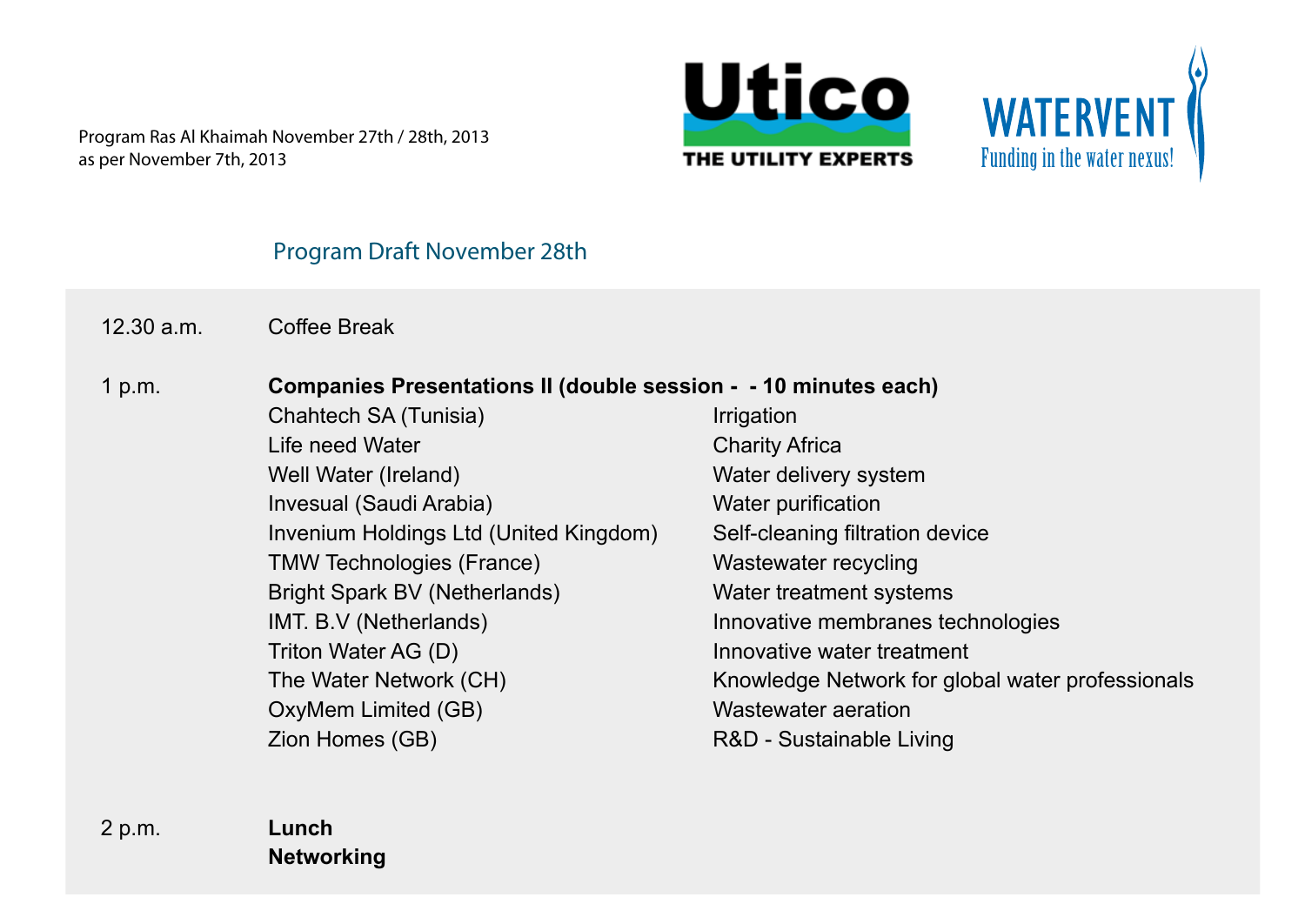



# **Program Draft November 28th**

| 3.30 p.m. | <b>Companies Presentations III (10 minutes each)</b>             |                                                                        |  |
|-----------|------------------------------------------------------------------|------------------------------------------------------------------------|--|
|           | Pilus Energy (USA)                                               | Wastewater remediation                                                 |  |
|           | Trevi Systems Inc. (USA)                                         | Osmosis desalinatio                                                    |  |
|           | Algasol Renewables (Spain)                                       | Low-cost cultivation of micro algae for biofuels<br>and fine chemicals |  |
|           | Clean Tech Dolo Group SL (Spain)                                 | Grey wáter recycling                                                   |  |
|           | Regus Advisors Inc (USA)                                         | 100 percent natural water with 77 trace minerals                       |  |
|           | Global Water Technologies (USA)                                  | New ways to improve water efficiency                                   |  |
|           | Portapure USA)                                                   | Affordable water treatment products for                                |  |
|           |                                                                  | developing markets                                                     |  |
| 4.30 p.m. | <b>Companies Presentations IV (double session - 10 min each)</b> |                                                                        |  |
|           | akvolution GmbH (Germany)                                        | Containerized seawater desalination plants                             |  |
|           | Luykx ultrasound by (Netherlands)                                | Ultrasound equipment                                                   |  |
|           | Millennium energy industries (Jordan)                            | Solar solutions for thermal & water production                         |  |
|           | SH+E GROUP (UAE)                                                 | EPC contractor for water and wastewater                                |  |
|           |                                                                  | treatment plants                                                       |  |
|           | TLB Enterprises Group Holding (UAE)                              | Environmental agriculture to clean water tech.                         |  |
|           | SebaiCMET, Inc (USA)                                             | Clean drinking water                                                   |  |
|           | Jaldhara Technologies Pvt. Ltd. (India)                          | Wastewater, Sewage and Effluent treatment                              |  |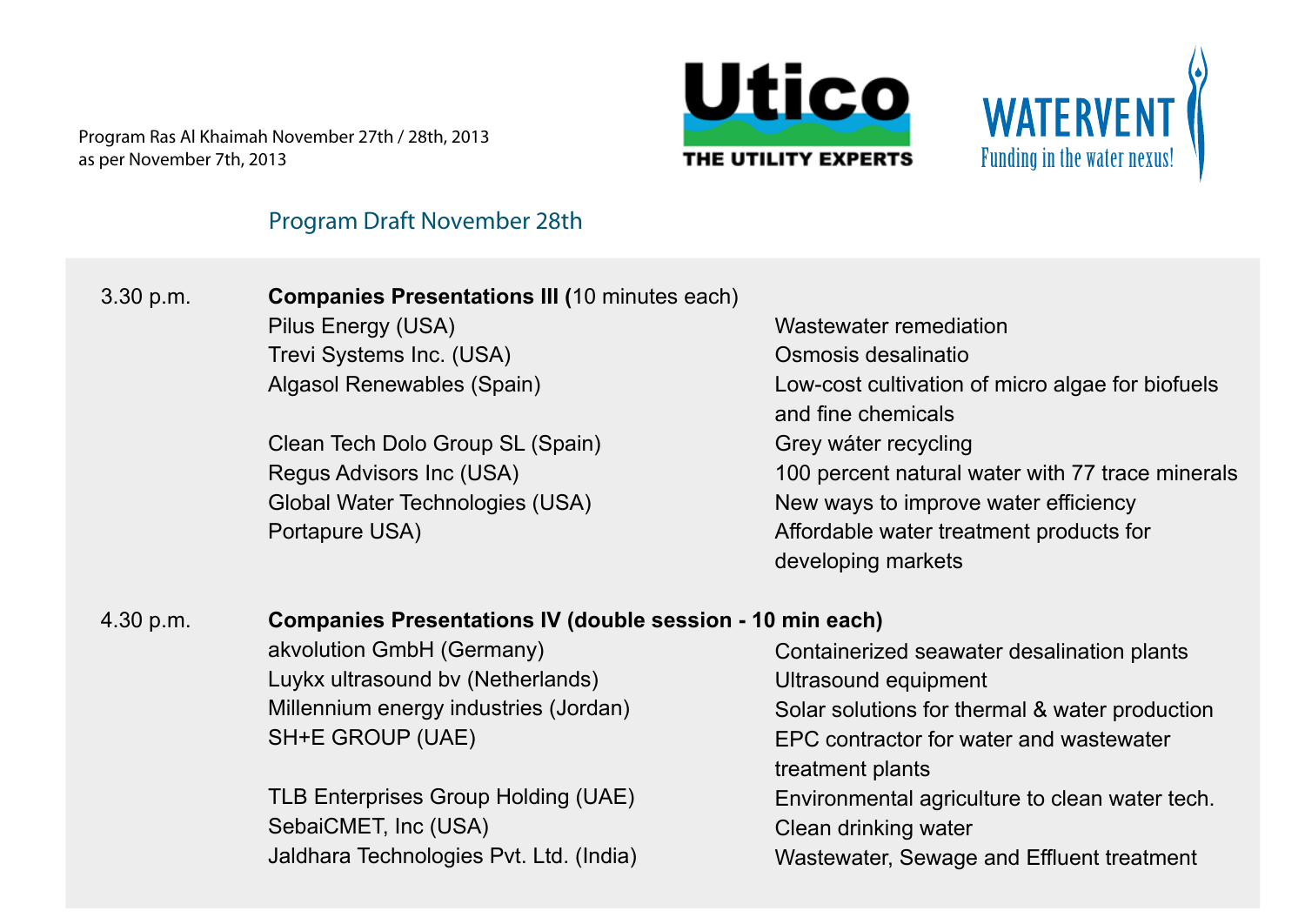



### **Program Draft November 28th**

# 4.30 p.m. **Companies Presentations IV (double session - 10 min each)**

**Estuary (Netherlands)** Sai Water Technologies (India)

 Meniscus Systems Ltd (UK) Exergy Systems, Inc. (USA) AquamatiX Ltd (GB)

 Euromarket UAE) MAN FISHERIES LIMITED (Ghana) Tar Kovacs Systems (France) THERMOWATT (Hungary)

Biaqua (NL)

5.50 p.m. **Break**

Supersonic particles & water Separation Restoration and Cleaning Process of contaminated Water Bodies Real time data analytic services and solutions High purity water recycling technology Specialist integrator of real-time water management systems Design and Build Water Treatment company **Aquaculture** Design office for green industry innovation Energy resided in wastewater to cool and/or heat buildings Water security - decontamination